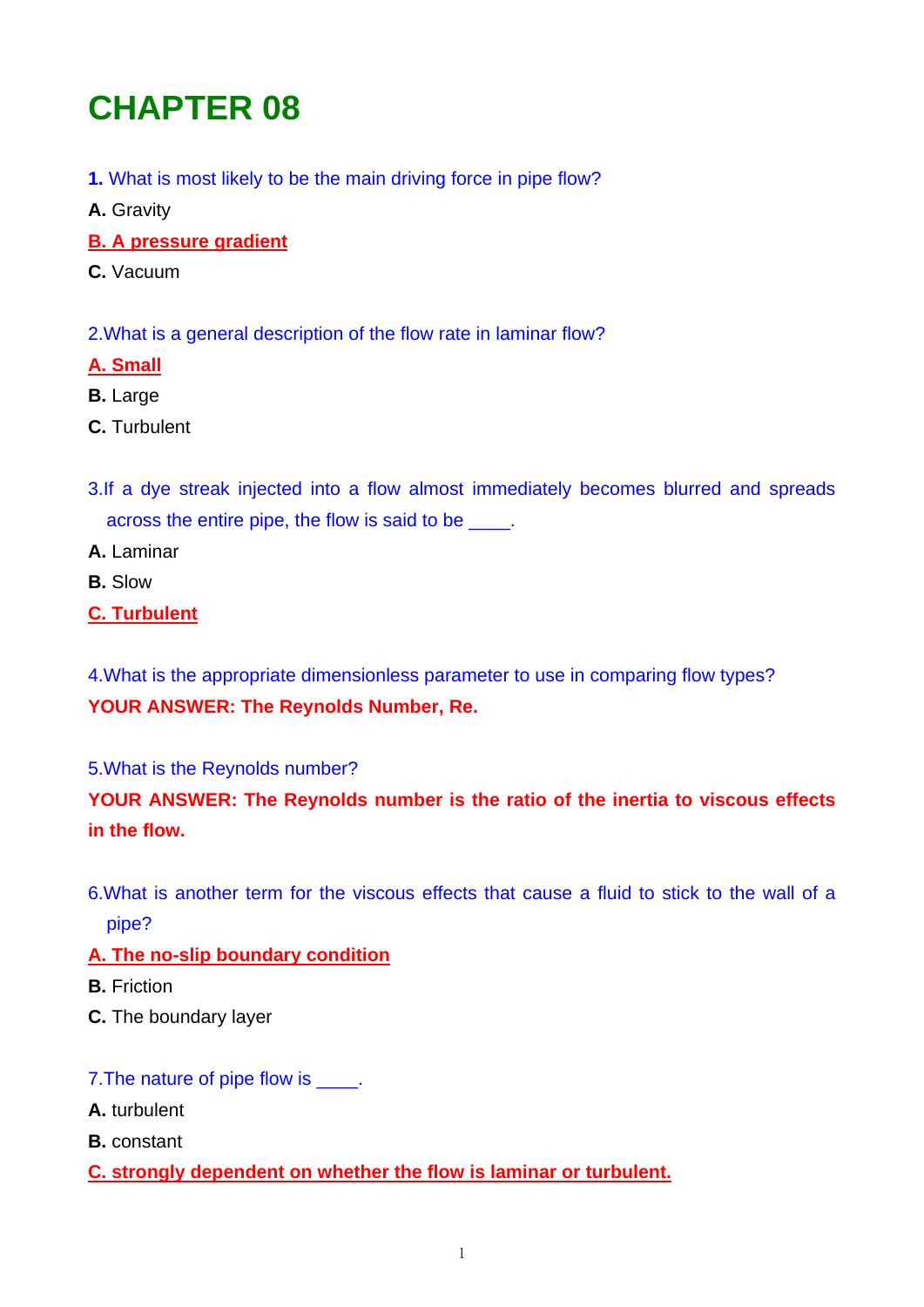8.In the case of fully developed pipe flow, \_\_\_\_.

**A.** the velocity profile is irregular.

**B. the velocity profile is the same at any cross section of the pipe.**

**C.** The flow is accelerating at a constant rate.

9. Steady, fully developed pipe flow experiences no  $\blacksquare$ .

## **A. Acceleration**

- **B.** Motion
- **C.** Friction

10. For the laminar flow of a Newtonian fluid, the shear stress is proportional to the

- **A.** amount of friction
- **B. velocity gradient**
- **C.** no-slip condition

11.Is Poisuille's law valid for transitional flow?

## **YOUR ANSWER: No, it is only valid for laminar flow**

12.In fully developed pipe flow, the average velocity is \_\_\_\_ of the maximum velocity.

## **YOUR ANSWER: one half**

13.What parameter of the flow is responsible for head loss?

## **A. the shear stress on the wall**

- **B.** the pressure head
- **C.** the Darcy friction factor.
- 14.What value must the Reynolds number be lower than to be considered laminar for pipe flow?
- **A.** 20,000
- **B.** 500,000
- **C. 2,100**
- 15.What value must the Reynolds number be higher than to be considered turbulent for pipe flow?
- **A. 4,000**
- **B.** 500,000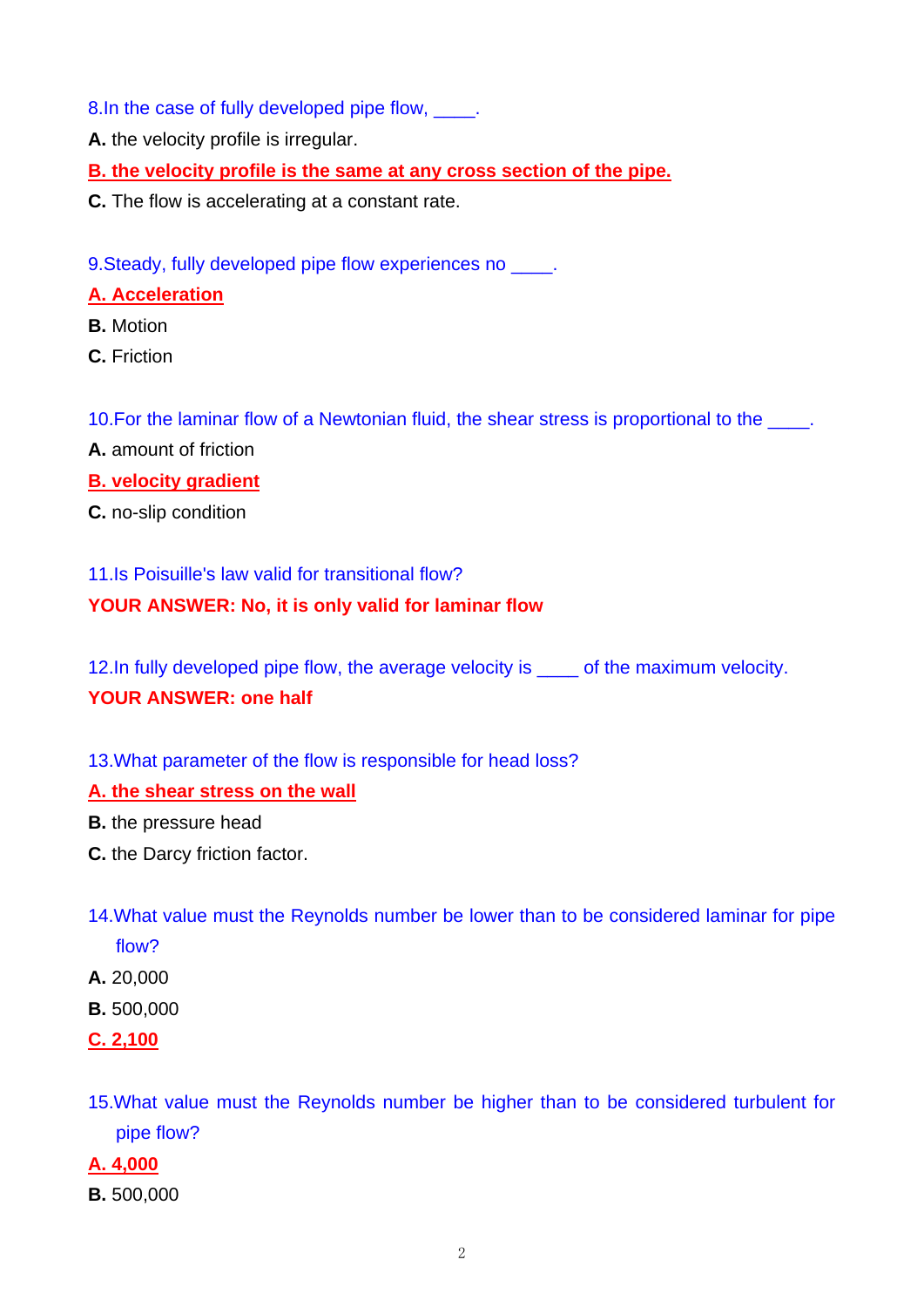## **C.** 2,100

16.Which results in more efficient heat exchange, laminar or turbulent flow?

## **YOUR ANSWER: Turbulent**

- 17. The pressure drop in a pipe is greater if the flow is \_\_\_\_.
- **A.** laminar

#### **B. turbulent**

- **C.** There is no effect on pressure
- 18. Turbulence intensity is a measure of \_\_\_\_.
- **A. the size of the fluctuations of various parameters**
- **B.** the number of fluctuating parameters
- **C.** the velocity of the turbulent flow
- 19.Which shear stress is dominant in the viscous sublayer?
- **A.** Turbulent.
- **B. Laminar.**
- **C.** There is no dominant shear stress.

## 20.Which has a "flatter" velocity profile?

#### **A. Turbulent flow.**

- **B.** Laminar flow.
- **C.** They are equal.
- 21.What new branch of mathematical physics may provide insight into the complex nature of turbulent flow?

## **YOUR ANSWER: Chaos theory**

22.Is the pressure drop in laminar pipe flow dependent on the roughness of the pipe wall? **YOUR ANSWER: No, it is independent for laminar flow** 

**Explanation:** The pressure drop is, however, dependent on the roughness of the pipe wall in turbulent flow.

23. Turbulent pipe flow properties depend on the fluid \_\_\_\_\_ and the \_\_\_\_. **YOUR ANSWER: Density, pipe roughness**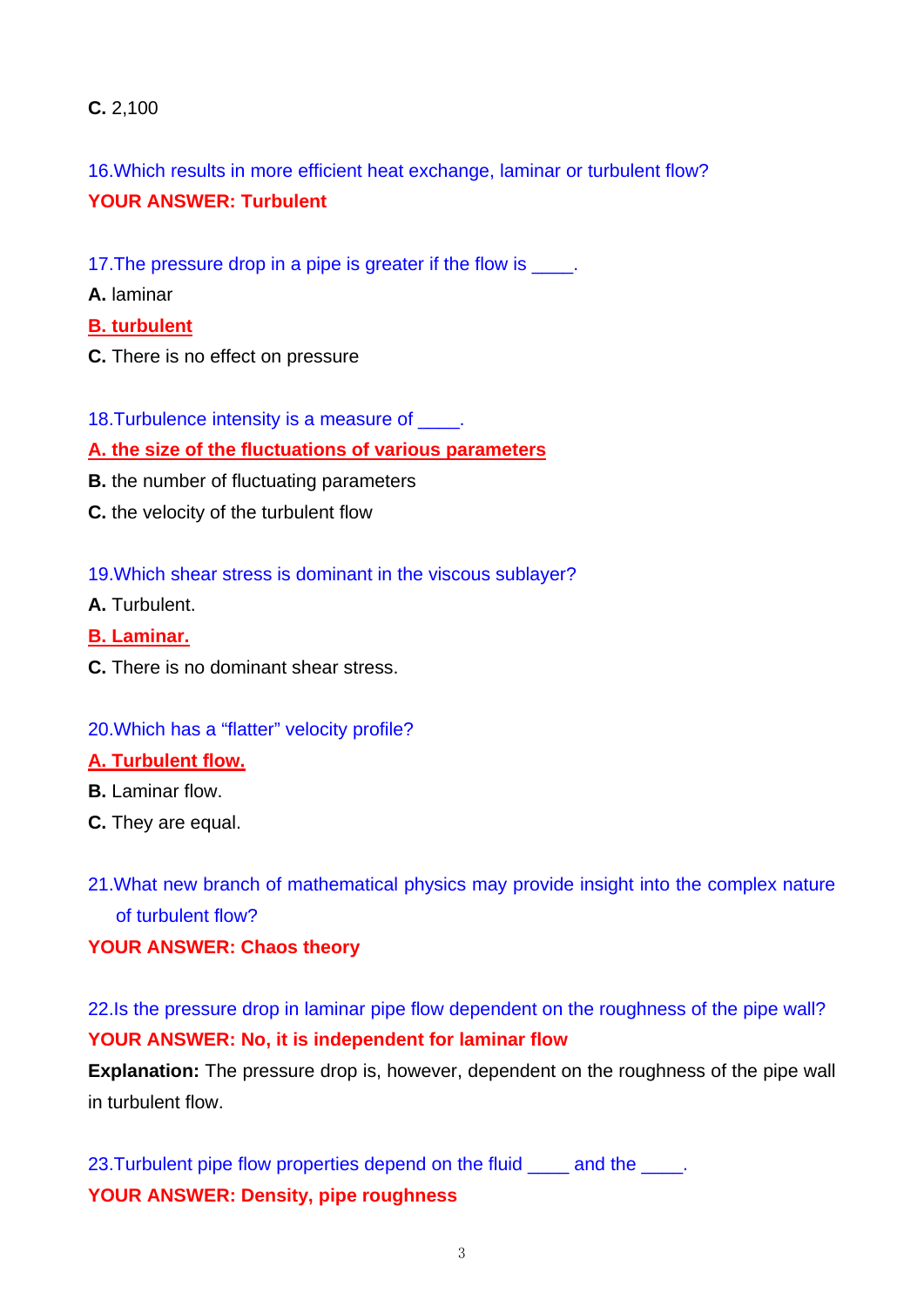- 24.What chart gives the friction factor in terms of the Reynolds number and relative roughness?
- **A.** Drag profile
- **B.** Flow chart
- **C. Moody chart**

25.What accuracy is generally expected from the Moody chart?

- **A.** 5%
- **B.** 1%
- **C. 10%**

26.The \_\_\_\_ associated with flow through a valve is a common minor loss.

## **YOUR ANSWER: Head loss**

27.A straight pipe causes a greater head loss than a bent pipe.

- **A.** True
- **B. False**
- 28.What parameter replaces the diameter for non-circular duct calculations?

## **A. Hydraulic diameter.**

- **B.** The Moody factor.
- **C.** No parameter is needed.

29.How many types of problems are there for pipe flow? **YOUR ANSWER: 3** 

30.How are pipe flow problems categorized?

**YOUR ANSWER: They are categorized by what parameters are given, and what is to be calculated.** 

31.Some pipe flow problems require a trial and error solution technique.

- **A. True**
- **B.** False

32.The three most common devices used to measure the instantaneous flowrate in pipes